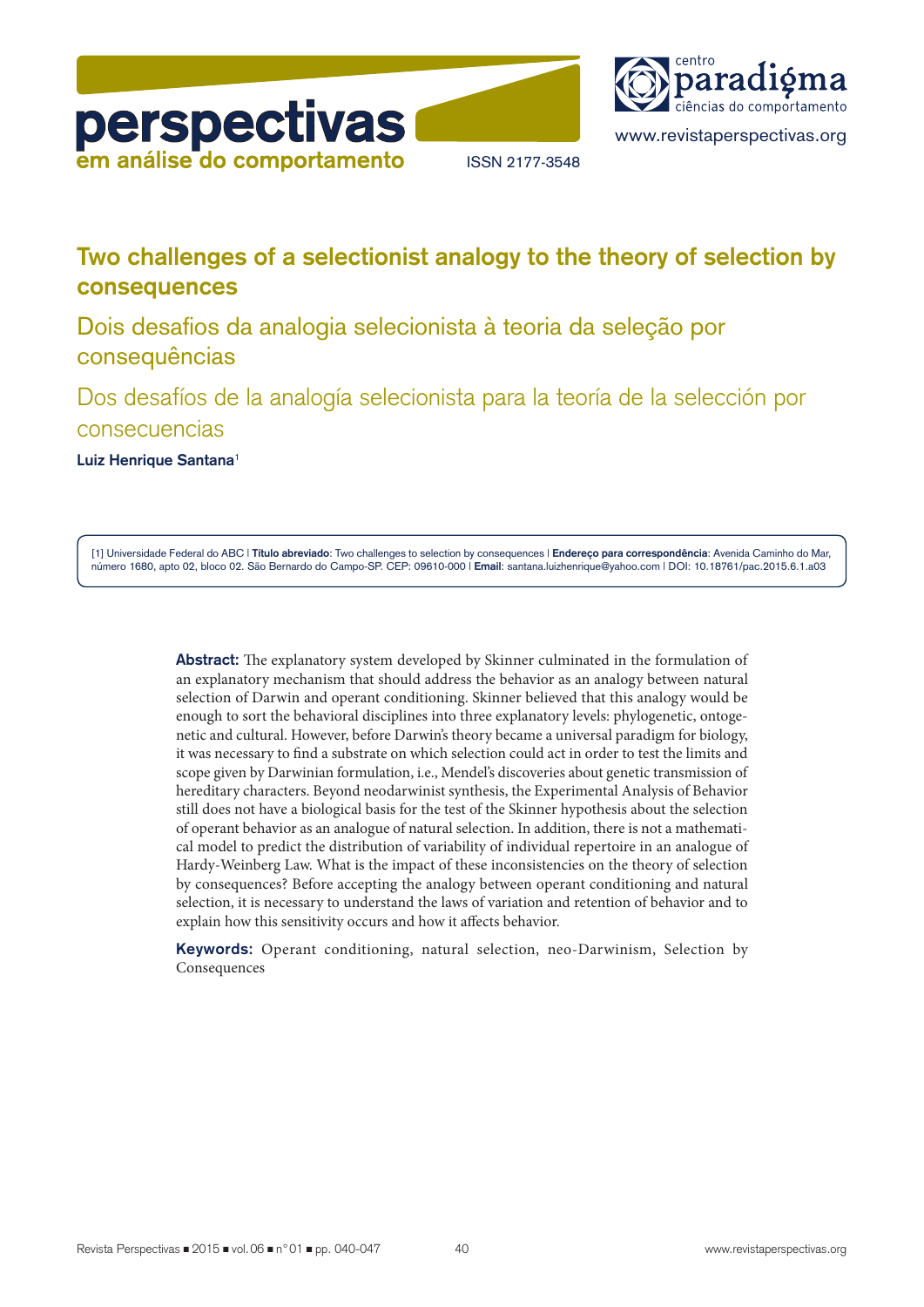**Resumo:** O sistema explicativo desenvolvido por Skinner culminou com a reformulação de um mecanismo explicativo que deveria abordar o comportamento segundo uma analogia entre a seleção natural de Darwin e o condicionamento operante. Skinner defende que esta analogia seria suficiente para ordenar as disciplinas comportamentais em três níveis explicativos: filogenético, ontogenético e cultural. Sem embargo, antes da teoria de Darwin se tornar um paradigma universal para a biologia foi necessário encontrar um substrato sobre o qual a seleção pudesse atuar para assim testar os limites e o alcance da reformulação darwiniana, i.e., as descobertas de Mendel acerca das leis da genética e da transmissão dos caracteres hereditários. Para além da síntese neodarwinista, a Análise Experimental do Comportamento ainda hoje não possui um substrato biológico que permita o teste da hipótese de Skinner sobre a seleção do comportamento operante como um análogo da seleção natural. Tampouco há um modelo matemático para prever a distribuição da variabilidade do repertório individual, em um análogo do princípio de Hardy-Weinberg. Qual o impacto dessas incompatibilidades na teoria da seleção por consequências? Antes de aceitar a analogia entre seleção natural e condicionamento operante é necessário entender as leis da variação e retenção do comportamento e explicar como ocorre essa sensibilidade e como isso afeta o comportamento.

**Palavras-chave:** condicionamento operante, seleção natural, neodarwinismo, seleção por consequências

**Resumen:** El sistema explicativo desarrollado por Skinner culminó en la formulación de un mecanismo explicativo que debería abordar el comportamiento según una analogía entre la selección natural de Darwin y el condicionamiento operante. Skinner creía que esta analogía sería suficiente para ordenar las disciplinas conductuales en tres niveles explicativos: filogenético, ontogenético y cultural. Sin embargo, antes de la teoría de Darwin quedarse en un paradigma universal para la biología fue necesario encontrarse un sustrato sobre el cual la selección pudiese actuar para así testar los limites y el alcance da formulación darwiniana, i.e. los descubrimientos de Mendel acerca de las leyes genéticas de la transmisión de caracteres hereditarios. Allá de la sintiese del neodarwinismo, la análisis experimental de la conducta aún hoy non tiene una base biológica que permita el teste de la hipótesis de Skinner acerca de la selección del comportamiento operante como un análogo de le selección natural. Tan poco hay un modelo matemático que permita prever la distribución de la variabilidad del repertorio individual en un análogo de la Ley de Hardy-Weinberg. ¿Cuál es el impacto de estas incompatibilidades sobre la teoría de la selección por consecuencias? Antes de aceptar la analogía entre condicionamiento operante y selección natural, es necesario comprender las leyes de variación y retención del comportamiento y explicar cómo esta sensibilidad ocurre e cómo afecta la conducta

**Palabras-clave:** Condicionamiento operante, Selección natural, Neodarwinismo, Selección por Consecuencias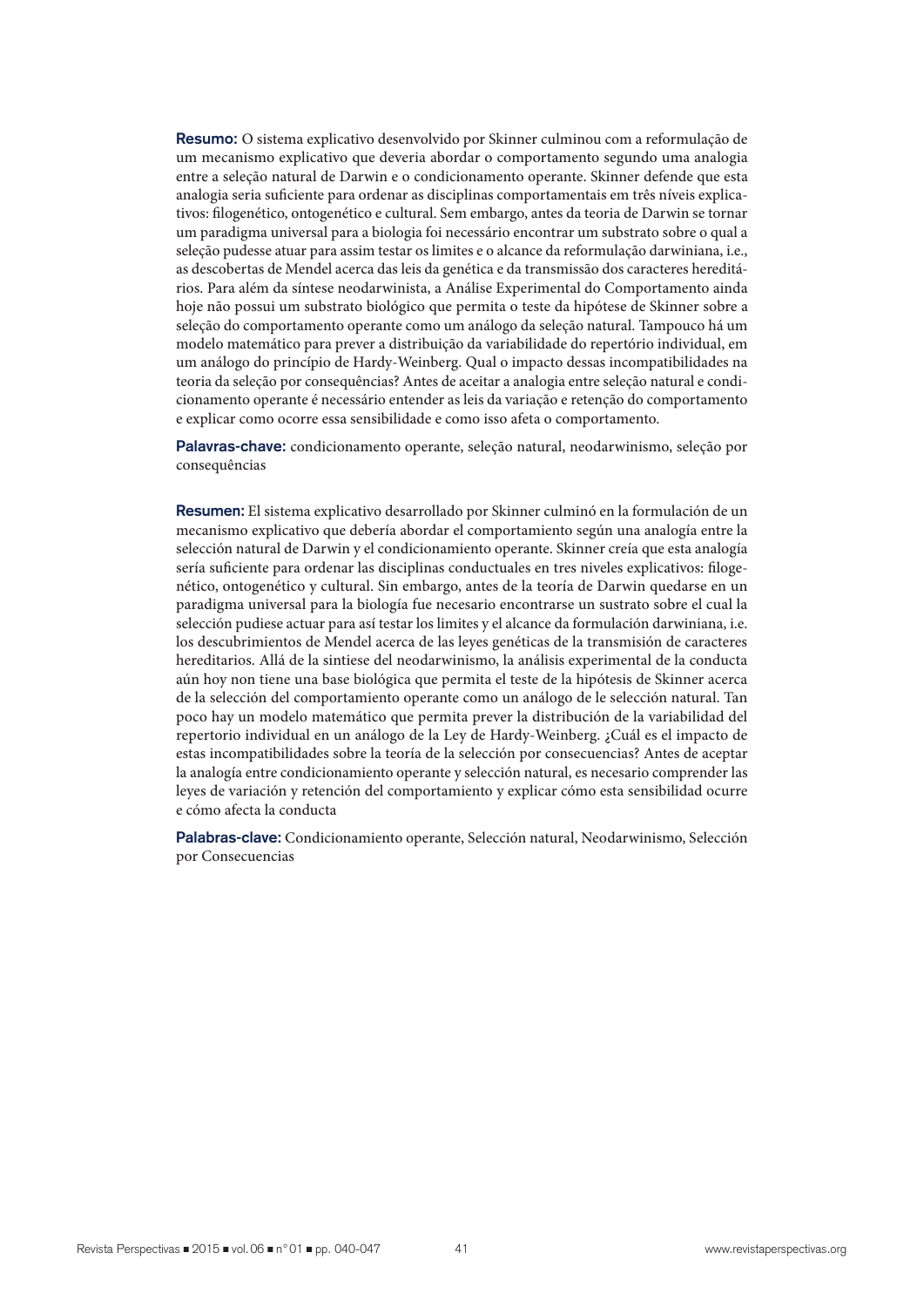#### Two selectionists propositions to the science of life and behavior

Biologists usually consider that – among Darwinian legacies – more important than natural selection is the notion of adaptation (Futuyma, 2009; Mayr, 2004) in order to understand evolution. Although different mechanisms can act upon the evolutionary process of a species (see Nei & Nozawa, 2011), the concept of adaptation enabled biologists to understanding life as a historical and developmental phenomena.

When Darwin (1859/2013) published his book *On the origin of species,* his report was filled with descriptions about natural variation among several individuals of the same species, or same populations. He emphasized the relation between differences on morphology and differences on individual behavior (e.g. the different beaks of Galapagos pinches).

However, until the end of his book Darwin (1859/2013) was not capable to explain what is the string of events that may produce morphological and behavioral differences at the same population. He was incapable to explain how variation is created on natural settings and how those differences may be retained by future offspring.

Using an historical analogy, Buhrrus Frederic Skinner (1953; 1974) built up a system to explain psychological phenomena by the meanings of behavior. With a philosophical and experimental approach Skinner organized a way to explore the relation between entire organism actions and their consequences on a temporal and spatial related environment.

On a more speculative than experimental moment of his work, Skinner (1981; 1984; 1986) tried to extend to the study of behavior the seminal principle of evolutionary investigation as used by Darwin (1859). Skinner (1981) believed that this analogy would sort the behavioral disciplines on three explanatory levels: phylogenetic, ontogenetic and cultural.

In the past three decades, behavior analysis has been worked on a model to understand behavioral phenomena with an analogy between natural selection and basic principles of behavior such as operant conditioning (Skinner, 1981; 1984; 1986; Donahoe, Burgos & Palmer, 1993; Donahoe & Palmer, 1994; Donahoe, 2012).

Despite the spread of Skinner's selectionist model upon behavior analysis community, the reach of selection by consequences remains inceptive when we take a closer look at other behavioral sciences communities such as ethologists, sociobiologists and neuroscientists for example.

At least part of this restriction is a result of the internal lacks of data and interpretation of the selection by consequences model the way it was presented by Skinner (1981) and other behaviorists (Baum, 2005; Catania, 1998; Pierce & Cheney, 2004). What are those lacks and what are their impacts upon the theory of selection by consequences? Those are the questions which this essay wants to clarify.

## The challenge of substrate

Before Darwin's theory became a universal paradigm for biology it was necessary to find a substrate on which selection could act in order to test the limits and scope of Darwinian formulation. Gregor J. Mendel's (1865/1996) discoveries and the rediscoveries of Hugo Marie de Vries, Carl Correns and Erich von Tschermak-Seysenegg laws about genetic transmission of hereditary characters were all seminal works that made possible the explanation about the mechanisms of heredity and genetic inheritance (Mayr, 1992; Rheinberger, 2000). Afterwards John B. S. Haldane (1932), Ronald A. Fisher (1930) and Sewall Wright (1931) proposed a unified theory for evolution accounting prospective and retrospective lacks left by Darwin-Wallace theory (Sarkar, 2004).

The Experimental Analysis of Behavior still has not a biological basis for the test of the Skinner hypothesis about the selection of operant behavior as an analogue of natural selection. Although some have proposed theoretical tools to solve the challenge of substrate to the selection of behavior by dealing with a unified principle of reinforcement (Donahoe, Burgos & Palmer, 1993; Donahoe & Palmer, 1994), this question remains unsolved. Therefore a unified principle or a single unit for selection demands conclusive data and clarified formulation.

Zilio (2013) reviews some behavioral and neurophysiological considerations about the unified principle of reinforcement. Among his findings are at least two important aspects for a future conclusive formulation of a substrate object for the theory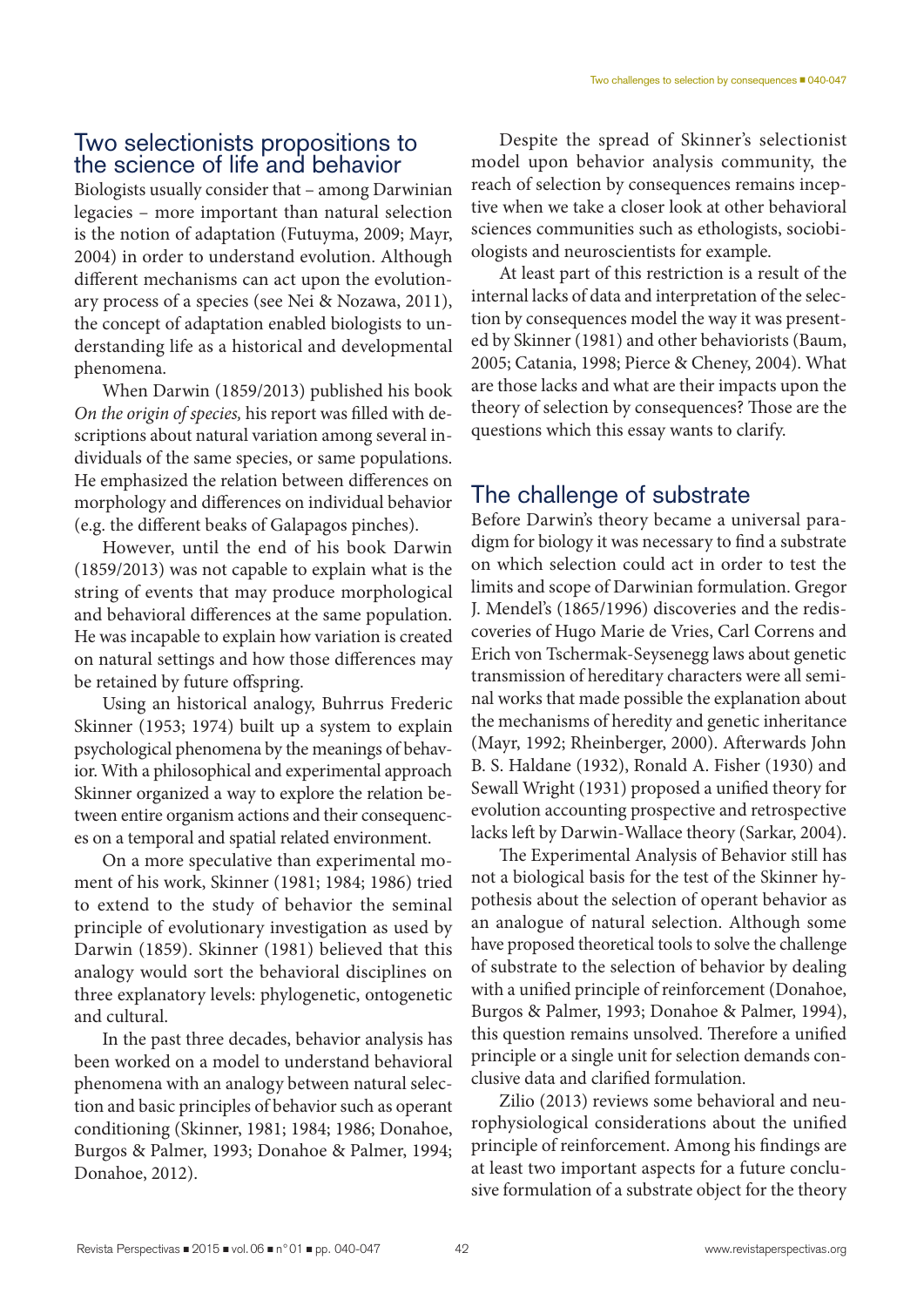of selection by consequences: 1) the definition of an environment-action relation as a unit of analysis; and 2) the proposal of one morphologic and other electrophysiological basis to test the retention of those *environment-action relations*.

Not just Skinner (1981) but current behavior analysis handbooks define the operant as the unit of selection at the behavioral level (Baum, 2005; Pierce & Cheney, 2004). An *environment-action relation* proposal (Donahoe & Palmer, 1994) was labored to supplement a stimulus-response selection proposal (Skinner, 1984) as a wider way to comprehend behavior. An extension that intends to: a. provide a testable unit of analysis; and b. describe a string of events (from sensory to motor ones) that compounds behavior as a multilevel phenomenon. Nevertheless the environment-action model still lacks on conclusive data especially when we look for vast meta-analysis.

The substrate challenge could be summarized as the problem of the absence of a material basis for selection. The problem of the substrate refers to the need to identify a biological organ or system capable of facilitating learning and other psychological phenomena. While this problem of mechanism refers to the chain of events underneath the skin that happens in parallel with the behavioral events in order that stimulus function, response and motivating operations depend on the components of the organism sensitive to external and internal variables to the environment.

In other words, although both issues relate to the question of how the body retains the SS relations and SR learned, the problem of the substrate comes to questions like "what are the mediating structures of retention processes and recall of learned relationships? While the problem of the mechanism aims to account the questions: which sequence of events occurs during these same processes? As a way to surpass this, Zilio (2013) assembled two lines of investigation as pathways to test retention mechanisms.

The first one is the morphological changes of synaptic efficacy (Martin, Grimwood & Morris, 2000; Zilio, 2013) by modifications on the number of dopamine receptors at cell membrane and the proliferation of dendrites terminals. This kind of structural modifications upon the neuron anatomy is highly documented and positively correlated with both procedures of conditioning (respondent and operant) what is usually understood as an evidence for a unified process of learning (Donahoe & Palmer, 1994).

The second one is an electrophysiological model for synaptic memory, the Long Term Potentiation, LTP, (Morris, 2003; Zilio, 2013). The LTP procedure consists on stimulating a presynaptic neuron with low-frequency electric pulses until we can trace a baseline map of the synaptic electrical interactions, than we start a second phase of presynaptic stimulation with high-frequency pulses till we can observe a significant increase on postsynaptic neuron excitability. The LTP seems to be correlated with glutamatergic system and thus with learning and memory (Riedel, Platt & Micheau, 2003; Zilio, 2013).

Both lines of investigation proposed by Zilio (2013) seems to suggest some stimulating models to explore the cellular and molecular basis for acquiring, evoking and retaining behavioral relations. However to increase the accuracy of the control and prediction power of behavior analytic theory it is necessary to understand biological variables from a systemic perspective. One of the ways we can reach this systemic view is by delve into electroencephalographic research.

Electroencephalography (EEG) evaluates photovoltaic rhythmic fluctuations in constant time intervals (cycles/second=Hertz) and standardized scale amplitude, microvolts (Teplan, 2002). This technique allows the measurement of neural electrical activity noninvasively and sensitive temporal precision (Teplan, 2002). The EEG enables to investigate the relationship between the occurrences of electric potential variations in the cortical surface simultaneously to learning processes and has been proven to be a valuable class of inner skin events to look upon while intending to explain psychological phenomena such as: self-regulation, attraction and interpersonal relationships, theory of mind and personality (Dickter & Kieffaber, 2014).

#### The challenge of mechanism

It is clear now that when Skinner (1981) proposed the principle of selection by consequences he did not proposed other mechanisms to explain how variation and retention could emerge from a con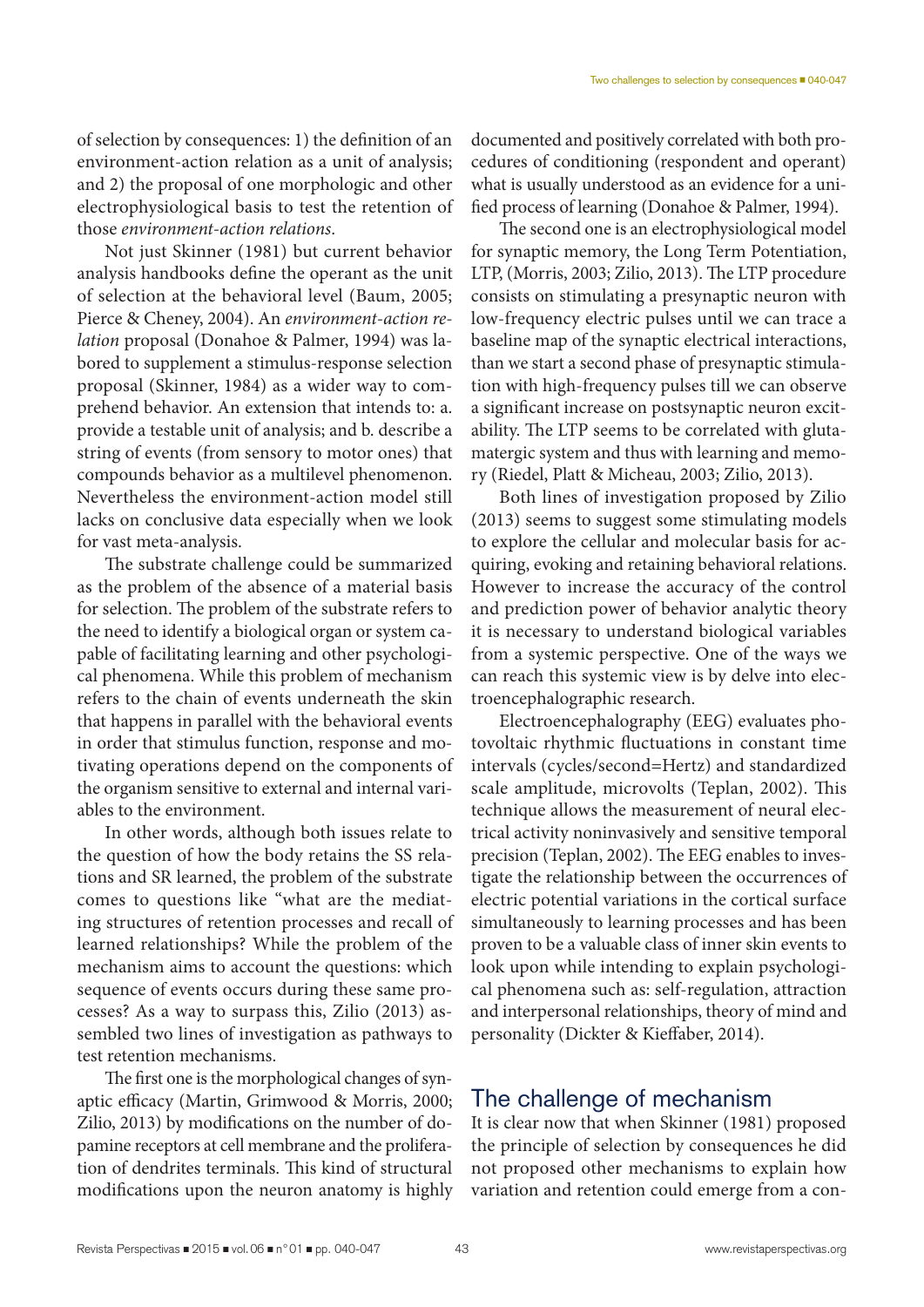tingency of reinforcement. And it is also clear that he delegated to biology the responsibility of discovering what happens underneath the organism skin when it behaves (Skinner, 1953; 1974; 1981).

But them how could a behavior analyst know that an action is being reinforced? It seems to be a simple question with a simple answer: if the frequency of this action increases over time after a proximal occurrence of an environmental event, than we could consider this event as a *reinforcer* and that action as a *response*, right? Well, it doesn't seem that simple indeed.

If we take this definition into a closer look we may notice that some important aspects of this definition need clarification. What are the criteria to consider some frequency increase as significant? What does this relation between acquisition time and response frequency means to the process of learning? What are the critical parameters to define an environmental event as capable to select a stimulus-response relation?

All of these questions are particularly important to a behavioral system because it's based on their answers that a scientist of behavior can explain how an organism can change his way of act when it is under a environmental challenging situation such as exploring new scenarios, finding food and/or water, learning from group social practices and many other possible situations.

Let us consider a hypothetical situation where we prepared two rats to start lever-press response training. Let us consider that we can program two different operant cages from the same computer in such a manner that both of them will offer exactly the same conditions to both rats (named A and B). After a couple of training sessions we observed that A is behaving differently from B. With the current theoretical tools we have now, the standard explanation for this inquiry may be that those two organisms respond differently to the environment so that they developed different repertoire. This kind of answer cannot be accepted as a scientific answer of the science of behavior.

A behavior scientist must explain not only in what terms those repertoires are different but also what kind of variables and relations among variables could produce such outcome. This scientist must investigate and describe the event string that may produce differences among organisms' repertoires. It does not matter if those events are something like reinforcement/punishment efficacy, response evocation and variability, discriminative potential of a stimulus or motivational operations.

Behavior analysis has to develop new tools to refine its power of predictability. These new tools must include new data sources (such as under-skin responses) and may include some theoretical ones according to the new findings. These tools will be necessary to approach properly events like aging, pregnancy, intrauterine life, sleep, dreams, sex and many others.

Becoming capable to explain behavior in way where we can define the role played by each of those variables is the only way for us to be able to go back to our imaginary experiment and explain well why A behaves differently from B.

That new type of explanation must be as complex as its analogous in biological sciences because it must contain a description of the mechanisms by which behavior is generated, diversified, tested, strengthened, weakened, suppressed, retained, recovered and complexified. Without this, the selectionist analogy will remain an easier path to vague explanations.

#### Some necessary aspects to look forward

Before accepting the analogy between operant conditioning and natural selection, it is necessary to understand the laws of variation and retention of behavior. It seems important to recommend behavioral scientists to ask themselves again whether it is enough for a natural science to accept the idea that the body is sensitive to the environment after the reinforcement and not to explain how this sensitivity occurs and how it affects behavior.

Despite the wide spread of behavior analytic tools or techniques among psychopharmacologists, behavioral and cognitive neuroscientists (see Buccafusco, 2009) and other scientists interested on learning and cognition; the behavior analytic system – or its conceptual tools – remains restrictedly used and may be vastly misunderstood (Artzen et al, 2010; Jensen, 2006).

These last challenges maybe someway related to the position of behavior analysis among other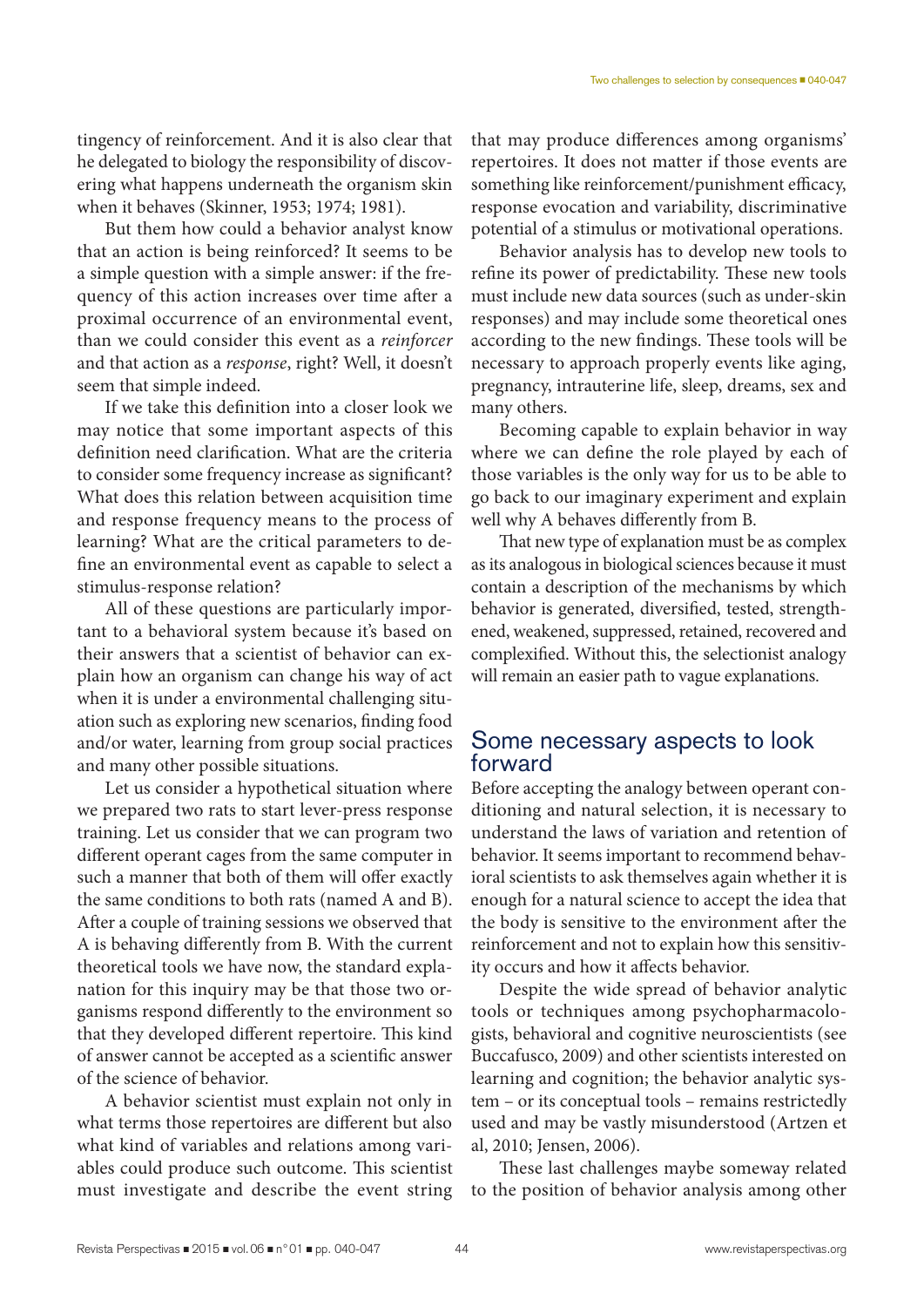natural sciences (Marr, 2009) and to the reductionist dilemma between behavior analysis and biology (Marr & Zilio, 2013). The substrate and mechanism problems were issues originally addressed to the evolutionary theory of Darwin, but – as it is argued in the text – can be extended to selectionist analogy to the theory of behavior. Behavior analysis been criticized since its foundation by its restrictions to the consideration of biological evidence for the explanation of psychological phenomena (Tolman, 1933; 1937; Lorenz 1978; Hebb 1980). However, it may be considered that such restrictions might be justified by the effort to build a science of behavior with self-explanatory independence from physiology (Skinner, 1974). However, by investing in a selectionist model for explanation of behaviour (Skinner, 1981; 1984; Donahoe & Palmer, 1994; Donahoe, 1996; 2012), behavior analysis imputed to itself the need to cope with the problems arising from the adoption of an explanation based on the selection of behavioral relations.

Some important steps seems to be recently took by some behavior analysts as integrative and clear theoretical analysis has been conducted (Donahoe, 2012; Marr & Zilio, 2013; Zilio, 2013) in order to propose new pathways of integration between behavior analysis, biology and other natural sciences.

Nevertheless, for a satisfactory level of integration with other natural sciences that may provides supplementary analysis (Donahoe, 1996; Santana & Seixas, 2012) to behavioral phenomena. Behavior analysts should pursue a way to cross behavioral data with *in vivo* organism modifications by measuring critical aspects of chemical and electrophysiology (Lucas, Chen & Richter-Levin, 2013) or by approaching possible retention mechanisms that might occur on epigenetic level (Guan, Xie & Ding, in press; Lipsky, 2013). Maybe this cross-data analysis could aid the construction of a new unit of analysis beyond the classical operant contingency.

Furthermore, the reach of the theory of selection by consequences is historically linked with the coherence and consistency of radical behaviorism. In addition, radical behaviorism has its own epistemological and ontological questions. Questions sorted from the unclearness and inaccuracy of the distinction between John B. Watson's behaviorism and Skinner's behaviorism (Carvalho

Neto, 2011; Schneider & Morris, 1987) to the very meaning of the term *behaviorism* as an appropriate term to describe a fragmented scientific movement (Chiesa, 1994).

Concerning empirical research, behavior analysts could invest on a research position to systematically compares radical behaviorism statements to other behaviorist systems, e.g. hullian and tolmanian neobehaviorisms, Guthrie's contiguity theory, Kantor's interbehaviorism and/or Rachlin teleological behaviorism.

This comparative approach should support an extensive review and refinement of the theory of behavior analysis and simultaneously increase its power of description, falsifiability and prediction. Part of this review is already ongoing (see Ciancia, 1993; Bouchekioua, Molet & Craddock, 2010; Santana & Borba, 2015) but it remains restricted to theoretical and historical works instead of experimental designs comparing specific statements or hypothesis.

Scientific systems need direct observations and testability. In terms of life and behavior, we are supposed to check for variation, selection and retention mechanisms. Although we may check for these three dimensions, the scientist of behavior must be based on observations even though it may suggest that the selectionist model is not enough to explain the entire complexity of behavioral phenomena.

As proposed above, the readiness for new discoveries must include: 1) the access and/or development of new data sources for behavior analysis; 2) a unified scope of challenges that may assemble researchers with various backgrounds to engage upon the behavioral sciences enterprise and 3) more predictive and testable systems and theories.

### **References**

- Arntzen, E., Lokke, J., Lokke, G., & Eilertsen, D. E. (2010). On misconceptions about behavior analysis among university students and teachers. *The Psychological Record, 60*, 325–336.
- Baer, D. M. (1996). On invulnerability of behav- -ior-analytic theory to biological research.*The Behavior Analyst, 19*, 83-84.
- Baum, W. M. (2005). *Understanding behaviorism: behavior, culture and evolution. 2nd edition*. Oxford: Blackwell Publishing.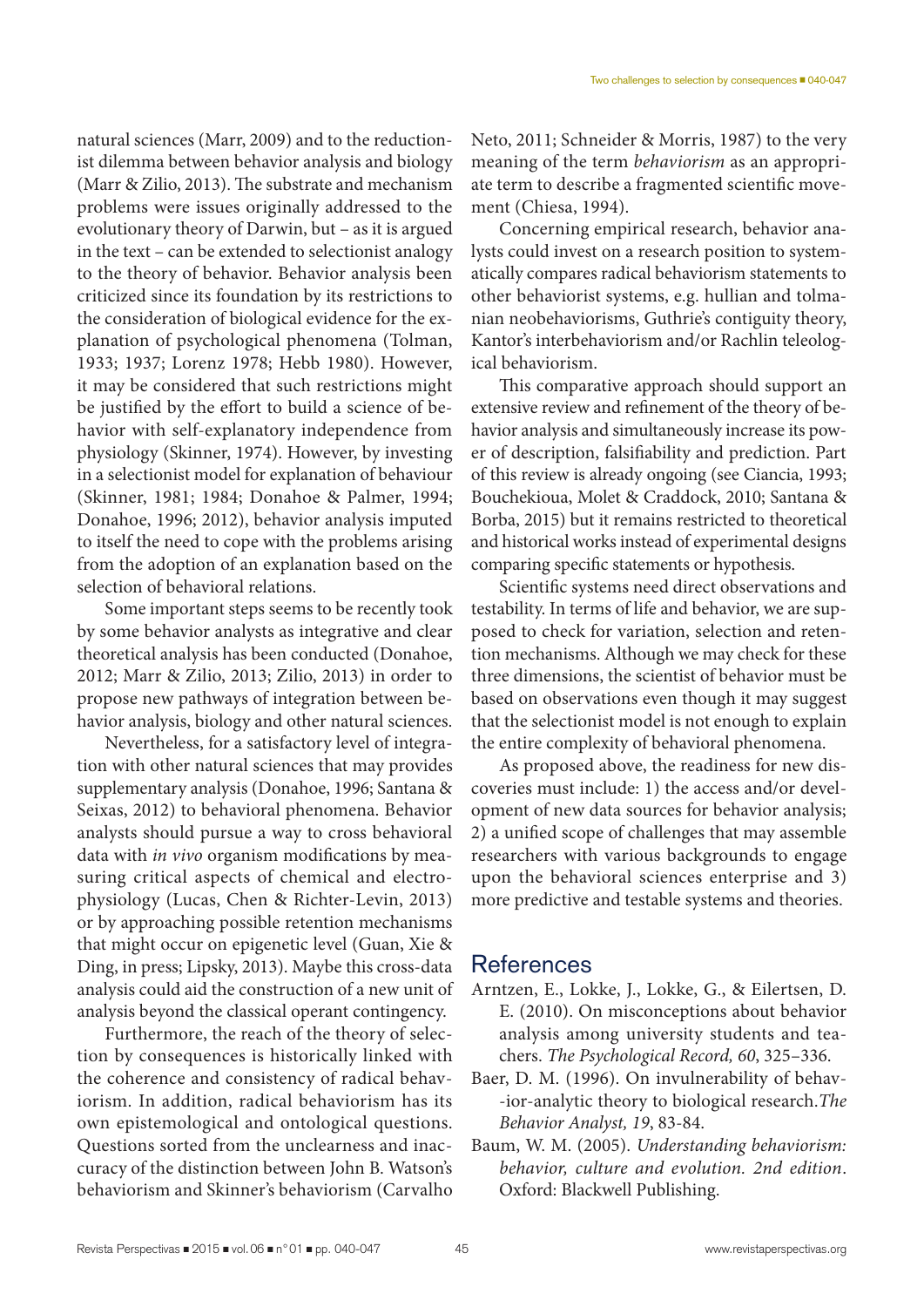- Bouchekioua, Y., Molet, M., & Craddock, P. (2010). Tolman et le Conditionnement Pavlovien. *Acta Comportamentalia, 18*, 243-255.
- Buccafusco, J. J. (2009). *Methods of Behavior Analysis in Neuroscience*. 2nd edition. Boca Raton, FL: CRC Press.
- Carvalho Neto, M. B. (2011). Somos todos behavioristas metodológicos? *Boletim Contexto*, *35*, 24-30.
- Catania, A. C. (1998). *Learning*. *4th edition.* New Jersey: Prentice-Hall.
- Chiesa, M. (1994). *Radical Behaviorism: The Philosophy and the Science*. Boston: Authors Cooperative.
- Ciancia, F. (1991). Tolman and Honzik (1930) Revisited or the mazes of psychology (1930- 1980). *Psychological Record, 41*, 461-472.
- Darwin, C. R. (1859). *On the origin of species*. Retrieved from http://www.gutenberg.org/ ebooks/2009.
- Dickter, C. L. Kieffaber, P. D. (2014). *EEG Methods for the Psychological Sciences*. Los Angeles: SAGE.
- Donahoe, J. W., Burgos, J. E., Palmer.D. C. (1993). A selectionist approach to reinforcement. *Journal of Experimental Analysis of Behavior*, *60*, 17–40.
- Donahoe, J. W. Palmer, D. C. (1994). *Learning and Complex Behavior*. Boston: Allyn & Bacon.
- Donahoe, J. W. (1996). On the relation between behavior analysis and biology. *The Behavior Analyst, 19*, 71-73.
- Donahoe, J. W. (2012). Reflections on behavior analysis and evolutionary biology: a selective review of evolution since Darwin - The first 150 years. Edited by M. A. Bell, D. J. Futuyama, W. F. Eanes, & J. S. Levinton. *Journal of Experimental Analysis of Behavior, 97*(1), 249-260.
- Fischer, R. A. (1930). *The Genetical Theory of Natural Selection*. Oxford: Clarendon Press.
- Futuyma, D. J. (2009). *Evolution*. 2nd Edition. Sunderland, MA: Sinauer Associates Publishers.
- Guan, J. S., Xie, H., Ding, X. (in press). The role of epigenetic regulation in learning and memory. *Experimental Neurology*.
- Haldane, J. (1932). *The Causes of Evolution*. London: Longmans, Green and Co Ltd.
- Hebb, D. O. (1980). *Essay on Mind.* New Jersey: Lawrence Erlbaum Associates.
- Martin, S. J., Grimwood, P. D., & Morris, R. G. (2000). Synaptic plasticity and memory: an evaluation of the hypothesis. *Annual Review of Neuroscience, 23*, 649-711.
- Jensen, R. (2006). Behaviorism, Latent Learning, and Cognitive Maps: Needed Revisions in Introductory Psychology Textbooks. *Behavior Analyst, 29*, 187–209.
- Lipsky, R. H. (2013). Epigenetic mechanisms regulating learning and long-term memory. *International Journal of Developmental Neuroscience, 31*, 353-358.
- Lorenz, K. (1978). *The foundations of ethology*. New York: Springer Science.
- Lucas, M Chen, A., & Richter-Levin, G. (2013). Hypothalamic Corticotropin-Releasing Factor is Centrally Involved in Learning Under Moderate Stress. *Neuropsychopharmacoly, 38*, 1825-1832.
- Marr, M. J. (2009). The Natural Selection: Behavior Analysis and Natural Sciences. *European Journal of Behavior Analysis, 10*, 103-118.
- Marr, M. J., & Zilio, D. (2013). No Island Entire of Itself: Reductionism and Behavior Analysis. *European Journal of Behavior Analysis, 14*, 241- 257.
- Mayr, E. (2004). *What makes biology unique? Considerations on the autonomy of a scientific discipline*. New York: Cambridge University Press.
- Mendel, G. J. (1865). *Experiments in Plant Hybridization*. Retrieved from http://www.esp. org/foundations/genetics/classical/gm-65.pdf.
- Morris, R. G. (2003). Long-term potentiation and memory. *Philosophical Transactions of the Royal Society of London B Biological Sciences, 358*, 643–647.
- Nei, M., & Nosawa, M. (2011). Roles of Mutation and Selection in Speciation: From Hugo de Vries to the Modern Genomic Era. *Genome Biology and Evolution, 3*, 812-829.
- Pierce, W. D., & Cheney, C. D. (2004). *Behavior Analysis and Learning. 3rd edition*. Mahwah, NJ: Lawrence Erlbaum Associates.
- Rheinberger, H. J. (2000). Mendelian inheritance in Germany between 1900 and 1910: The case of Carl Correns (1864–1933). *Comptes rendus de l'Académie des sciences de la vie*, *323*, 1089-1096.